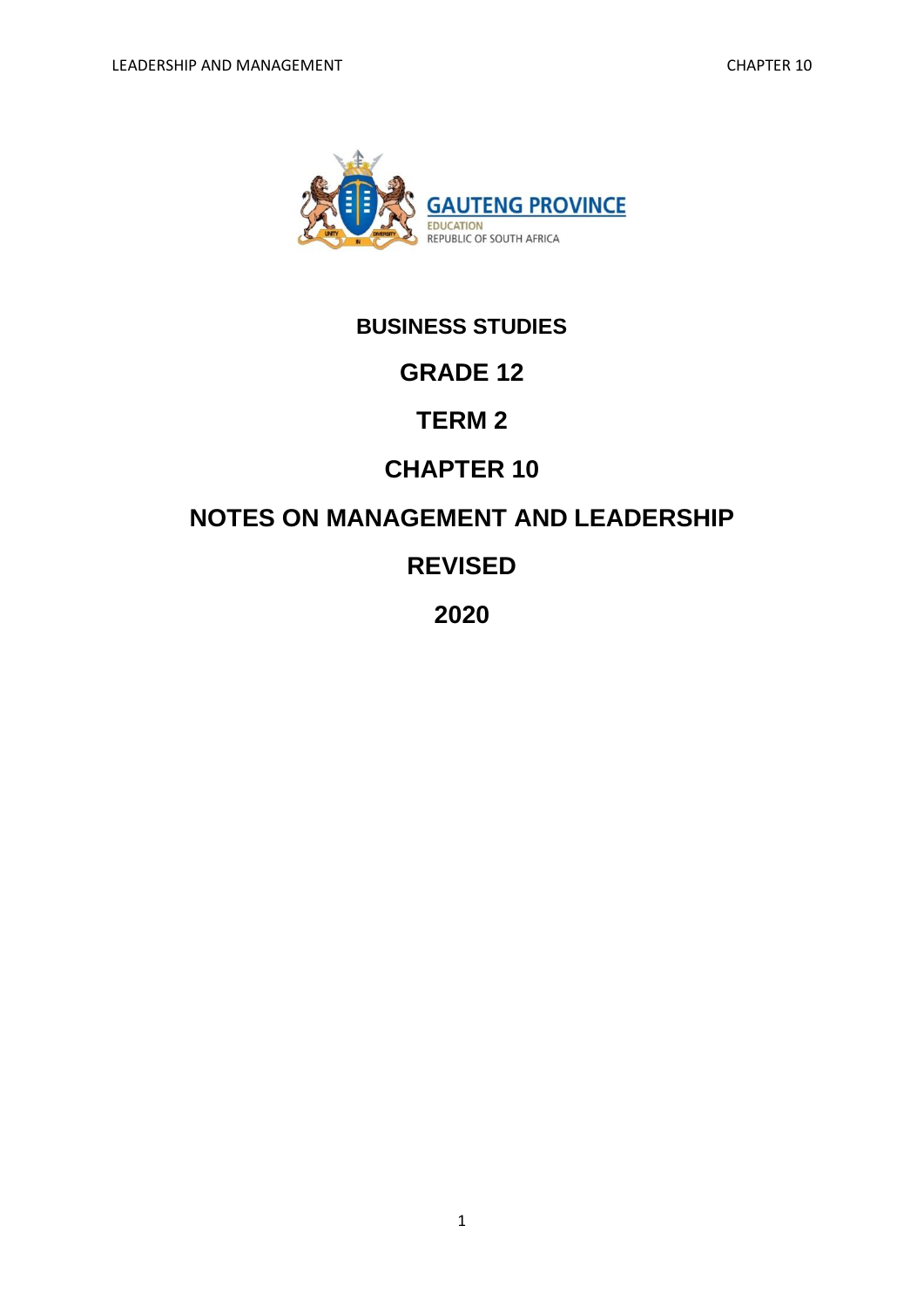## **TABLE OF CONTENTS**

| <b>TOPICS</b>                                                                                | <b>PAGES</b> |
|----------------------------------------------------------------------------------------------|--------------|
| Exam guidelines on management and<br>leadership                                              | 3            |
| Terms and definitions                                                                        | 3            |
| Meaning of management and leadership                                                         | 4            |
| Differences between leadership and<br>management                                             | 4            |
| Application of the democratic leadership style<br>and its impact on businesses               | $4 - 5$      |
| Application of the autocratic leadership style<br>and its impact on businesses               | $4 - 5$      |
| Differences between the democratic and the<br>autocratic leadership styles                   | 5            |
| Application of the laissez-faire/free reign<br>leadership style and its impact on businesses | $5-6$        |
| Application of the charismatic leadership style<br>and its impact on businesses              | 6            |
| Application of the transactional leadership<br>style and its impact on businesses            | $6 - 7$      |
| Leadership theories                                                                          | $7 - 9$      |
| The role of personal attitude in successful<br>leadership                                    | 9            |

**This chapter consists of 9 pages**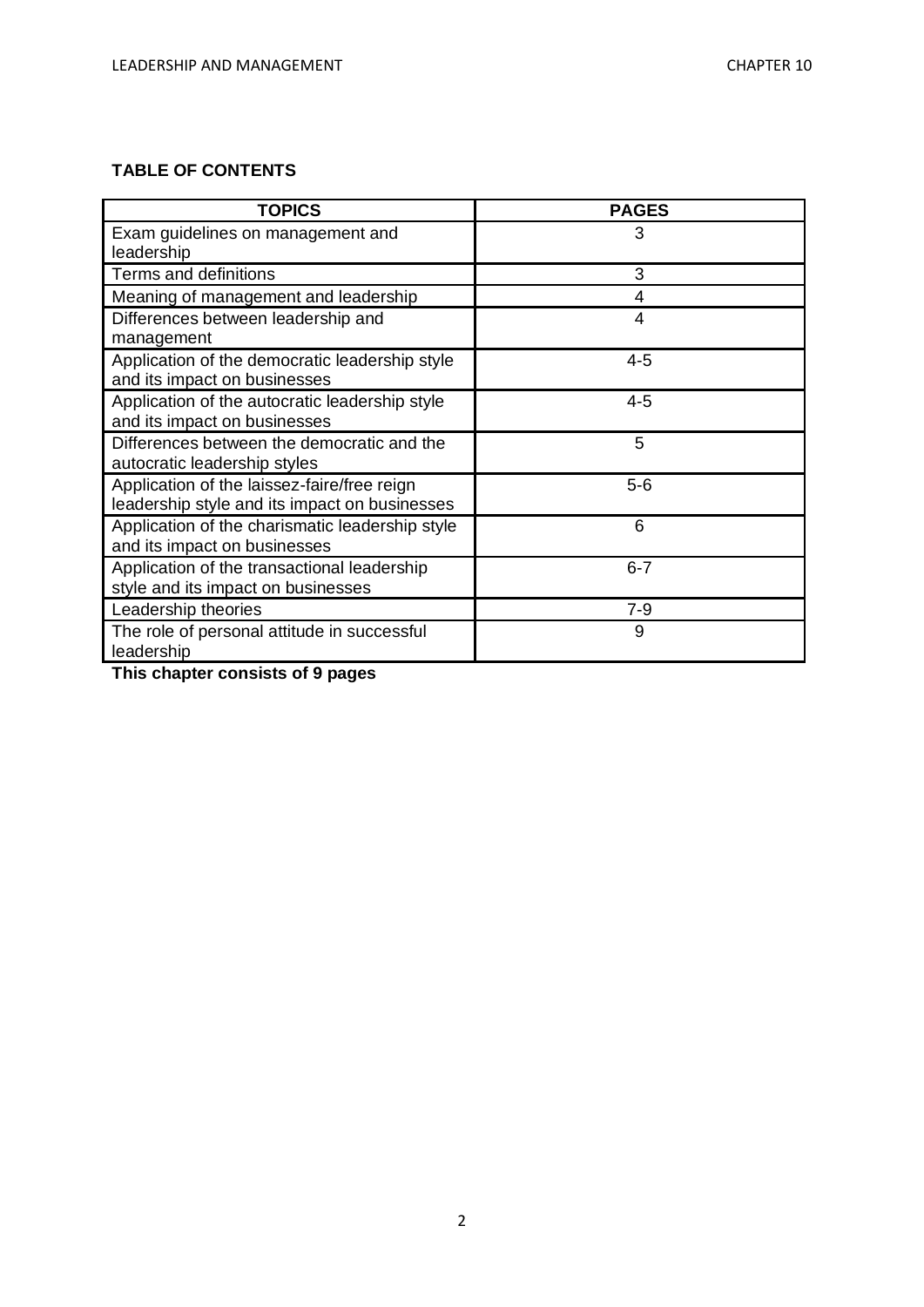## **CONTENT DETAILS FOR TEACHING, LEARNING AND ASSESSMENT PURPOSES Learners must be able to:**

### **MANAGEMENT AND LEADERSHIP**

- Define/Elaborate on the meaning of management and leadership
- Differentiate/Distinguish between management and leadership.

#### **LEADERSHIP STYLES**

- Outline the differences/Differentiate/Distinguish between the following leadership styles:
	- o Democratic
	- o Autocratic
	- o Liassez-Faire/Free Reign
	- o Charismatic
	- o Transactional
- Identify the leadership styles from given scenarios/case studies and motivate answers.
- Discuss/Evaluate/Analyse the impact (including positives/advantages and/or negatives/ disadvantages) of each leadership style.
- Suggest/Recommend situations in which each leadership style can be applied in the workplace.

### **LEADERSHIP THEORIES**

- Discuss/Explain the following theories of management and leadership:
	- o Leaders and followers
	- o Situational leadership
	- o Transformational leadership
	- o Transitional leadership
- Identify the above-mentioned leadership theories from given scenarios/statements.
- Explain/Discuss the role of personal attitude in successful leadership.
- Identify the role of personal attitude in successful leadership from given scenarios/case studies.

#### **TERMS AND DEFINITIONS**

| <b>TERM</b>                           | <b>DEFINITION</b>                                                                                                          |
|---------------------------------------|----------------------------------------------------------------------------------------------------------------------------|
| Leadership                            | The ability of an individual or a group of individuals to influence and                                                    |
| Management                            | Planning, organising, leading and controlling employees to achieve                                                         |
| Democratic leadership style           | The leader invites the team members/group to contribute ideas and<br>participate in the decision-making process.           |
| Autocratic leadership style           | The leader takes decisions on his/her own without consulting staff.                                                        |
| Laissez fair/Free reign               | The leader delegates tasks to followers with little or no direction                                                        |
| Charismatic leadership style          | The leader uses charm to influence followers.                                                                              |
| Transactional leadership style        | The leader focuses on motivating followers through a system of<br>reward and punishment.                                   |
| Bureaucratic leadership style         | Leaders/managers make sure employees follow rules and policies.                                                            |
| Leaders and followers theory          | Focus on relationship between leader and follower.                                                                         |
| Situational leadership theory         | Focus on the application of different leadership styles depending on<br>the situation and the maturity level of employees. |
| Transformational leadership<br>theory | The leader identifies the change needed/creates a vision to guide the<br>change through inspiration.                       |
| Personal attitude                     | The manner in which the leader relates to his/her employees<br>determines the success or failure of a business.            |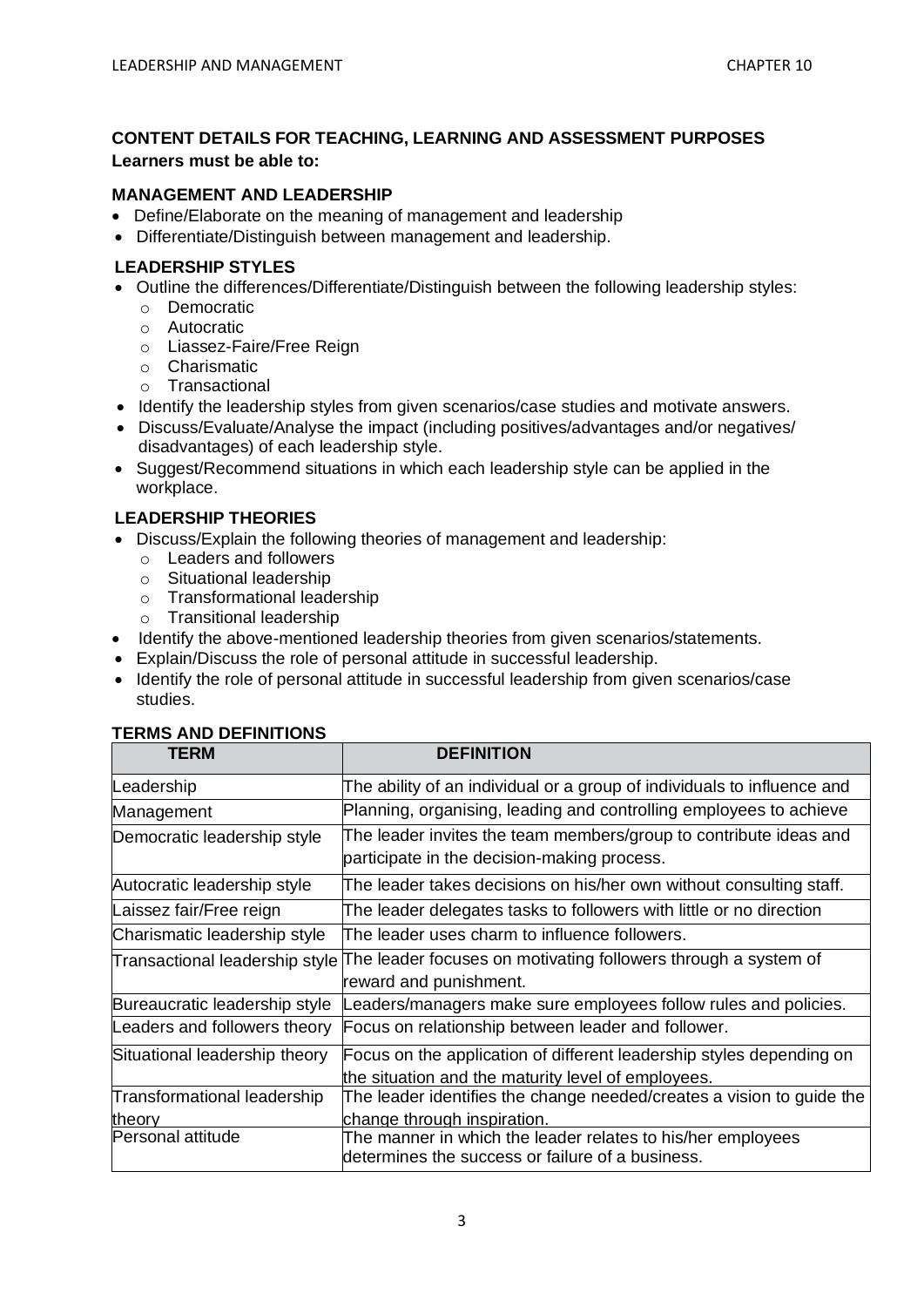## **MANAGEMENT AND LEADERSHIP**

### **1 Meaning of management and leadership**

#### **1.1 Meaning of management**

- The coordination of Planning, organising, leading and controlling employees to achieve goals.
- A person becomes a manager because of the position in which he/she is appointed
- Managers have power because of the position of authority into which they are appointed.

### **1.2 Meaning of leadership**

- The ability of an individual or a group of individuals to influence and guide followers or other members of an organization
- Leadership is an of inspiring subordinates to perform in order to achieve goals
- It cannot be taught, although it may be learned as it is an inborn trait
- Involves establishing a clear vision and sharing it with others so that they can willingly follow
- A leaders steps up in times of crisis and is able to think and act creatively in difficult situations

### **1.3 Differences between leadership and management**

| <b>LEADERSHIP</b>                            | <b>MANAGEMENT</b>                          |
|----------------------------------------------|--------------------------------------------|
| Influences human behaviour.                  | Guides human behaviour.                    |
| Communicates by means of                     | Communicates through management            |
| interaction/behaviour/vision/values/         | functions, e.g. line function.             |
| charisma.                                    |                                            |
| Innovates/Encourages new ideas to            | Administers plans/programs/tasks to reach  |
| increase productivity.                       | targets.                                   |
| Inspires staff to trust and support each     | Controls systems and procedures to get the |
| another.                                     | job done.                                  |
| Focuses on what and why.                     | Focuses on how and when.                   |
| Focuses on the horizon/long term.            | Focuses on the bottom line/short/          |
|                                              | medium/long term.                          |
| Leaders are born with natural/ instinctive   | A person becomes a manager because of      |
| leadership skills.                           | the position in which he/she is appointed. |
| Guides/Leads people to become active         | Manages the process of getting things done |
| participants.                                | by exercising responsibility.              |
| Leaders have power/influence because of      | Managers have power because of the         |
| his/her knowledge/skills/ intelligence.      | position of authority into which they are  |
|                                              | appointed.                                 |
| Always trying to find more efficient ways of | Enforce rules on subordinates/Ensure that  |
| completing tasks.                            | tasks are completed.                       |
| Motivational/Inspirational in their          | Instructional in their approach.           |
| approach                                     |                                            |
| People orientated.                           | Task orientated.                           |
| Lead by example/trust/respect.               | Manage by planning/organising/             |
|                                              | leading/control.                           |
| Does things right                            | Does the right things                      |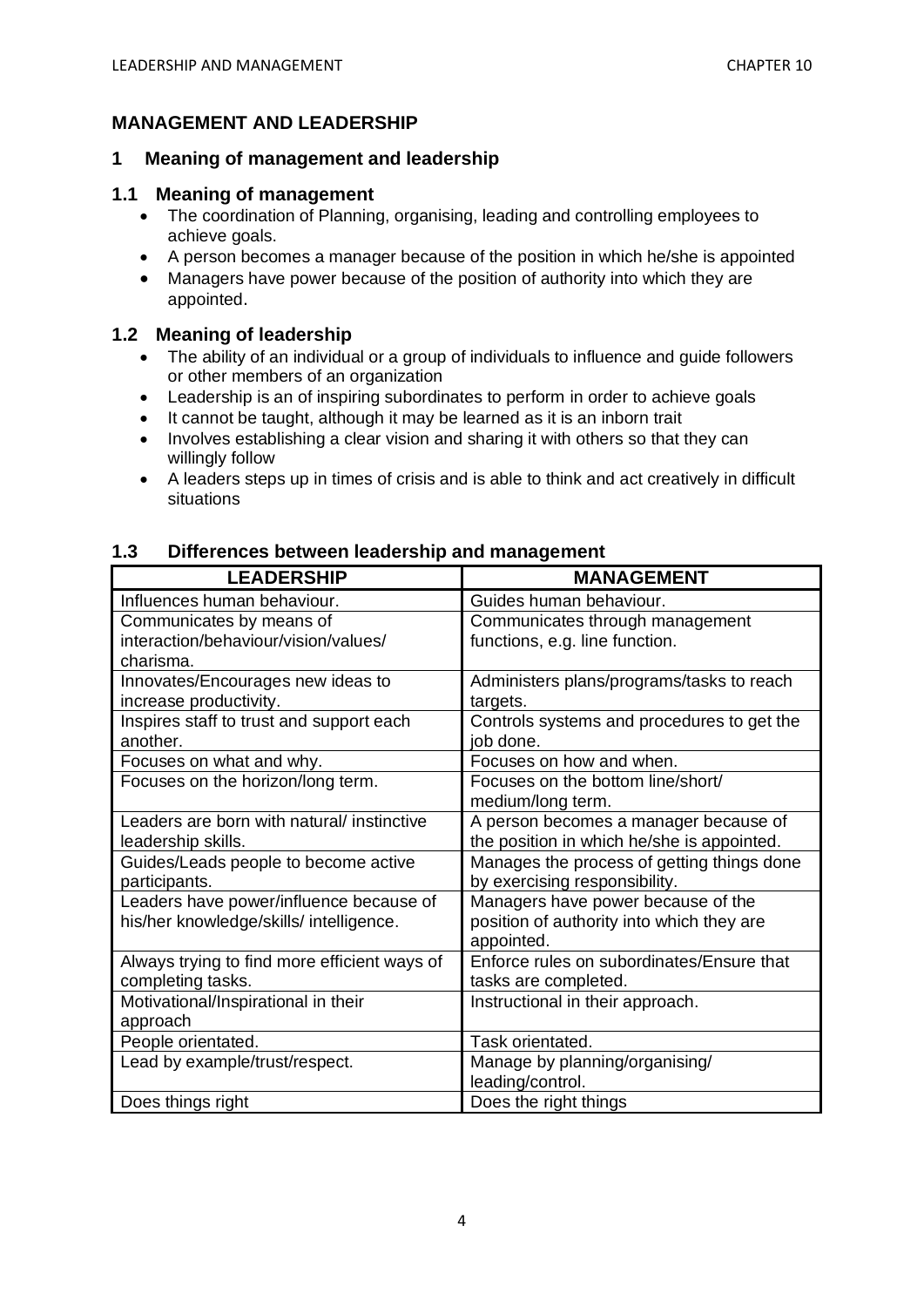## **2 Leadership styles**

- Democratic
- Autocratic
- Liassez-Faire/Free Reign
- Charismatic
- Transactional

## **NOTE: The explanation of EACH leadership style is embedded in the advantages of each style below.**

## **3 Situations in which each leadership style can be applied in the workplace and the impact of each leadership style on businesses**

## **3.1 Democratic leadership style This leadership style can be applied when**:

- Group members are skilled and eager to share their ideas.
- The leader does not have all the information needed to make a decision and employees have valuable information to contribute.
- Cooperation is needed between a leader and a team.
- Decisions need to be looked at from several perspectives

### **Impact of the democratic leadership style on businesses Positives/Advantages**

- The leader allows the employees to participate in the decision making process, so they feel empowered/positive.
- Staff gives a variety of ideas/inputs/feedback/viewpoints that can lead to innovation/improved production methods/increased sales.
- Clear/Two way communication ensures group commitment to final decision(s).
- Authority is delegated which can motivate/inspire workers to be more productive.
- Complex decisions can be made with inputs from specialists/skilled workers.

### **AND/OR**

## **Negatives/Disadvantages**

- Incorrect decisions may be made if staff is inexperienced/not fully informed.
- Decision making may be time consuming because stakeholders have to be consulted.
- Employees may feel discouraged if their opinions/inputs are not considered.
- Leaders can rely too much on the input of the followers and fail to make a final decision.
- Not effective in times of crisis/when quick decisions need to be made.
- Some employees only pretend to participate in decision making and their feedback may not always be accurate.

## **3.2 Autocratic leadership style**

## **This leadership style can be applied when:**

- In crisis situations, e.g. in the case of unforeseen challenges/accidents.
- When all the information is available to solve the problem.
- In a crisis/urgent situation, e.g. after an accident/meeting tight deadlines
- When employees are motivated and the leader has already earned the trust of the followers.
- When dealing with employees who are not cooperative.
- When employees are new/not fully trained.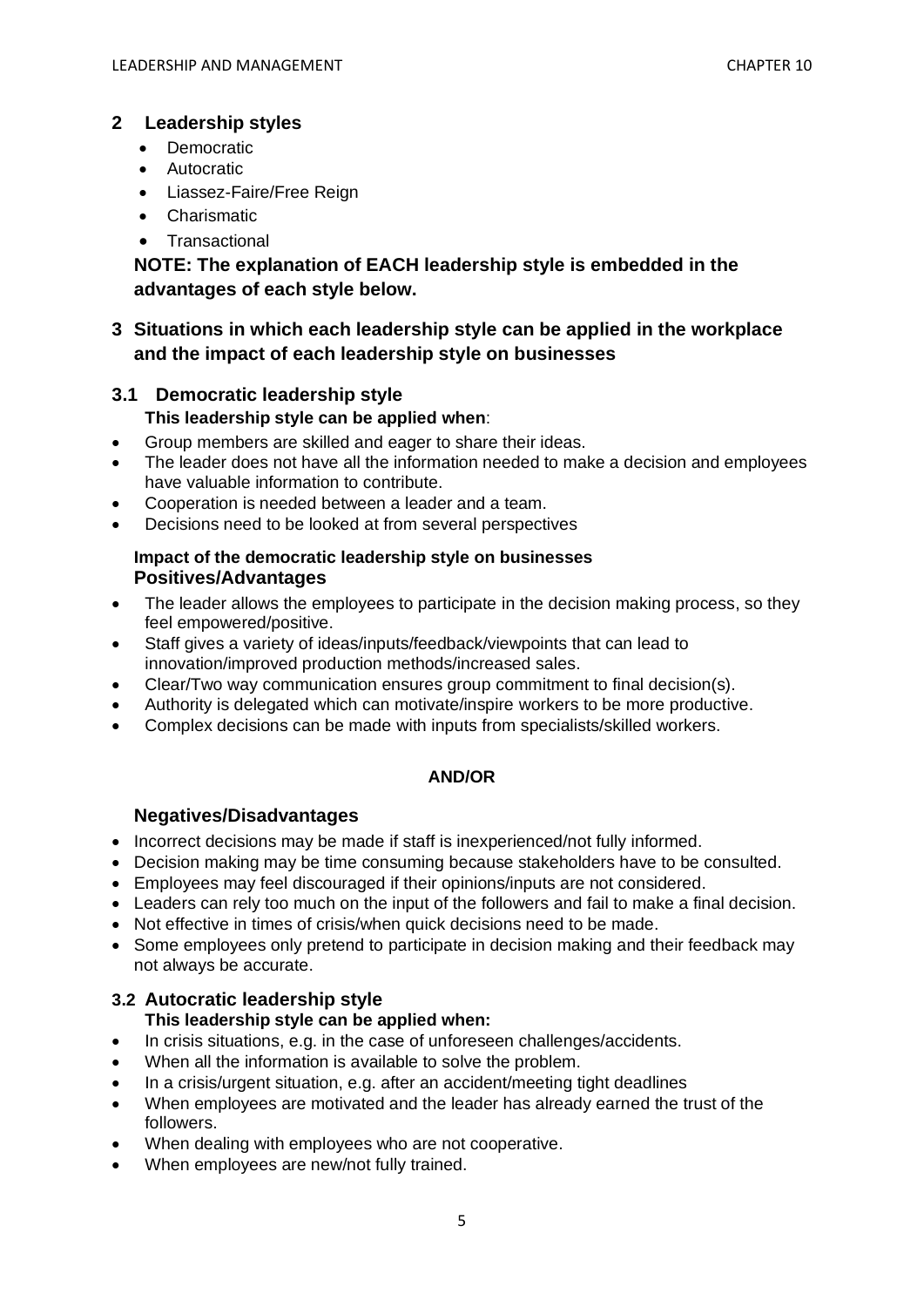## **Impact of the autocratic leadership style on businesses Positives/Advantages**

- Quick decisions can be taken without consulting/considering followers/ employees.
- Work gets done in time/on schedule.
- Line of command/communication is clear as it is top-down/followers know exactly what to do.
- Direct supervision and strict control ensure high quality products/service.
- Provides strong leadership which makes new employees feel confident and safe.
- Works well in large companies where consultation with every employee is impractical.
- Clear guidance can be given to low-skilled/inexperienced/new staff.

### **AND/OR**

### **Negatives/Disadvantages**

- Leaders and followers may become divided and may not agree on ways to solve problems.
- Workers can become demotivated if their opinions/ideas are not considered.
- De-motivated workers impact negatively on productivity.
- New/Creative/Cost reducing ideas may not be used/implemented/never be considered.
- Followers may feel that they are not valued resulting in high absenteeism/high employee turnover.
- Experienced/Highly skilled workers will resist an autocratic leadership style because it results in slow growth/low participation/less creativity.

## **Differences between the democratic and autocratic leadership styles**

| <b>DEMOCRATIC</b>                                                                   |           | <b>AUTOCRATIC</b>                                                                                 |
|-------------------------------------------------------------------------------------|-----------|---------------------------------------------------------------------------------------------------|
| • The leader involves employees in the<br>decision making process.                  |           | A leader takes all decisions alone without<br>involving employees.                                |
| • Clear/Two way communication ensures<br>group commitment to final decision(s).     |           | Line of command/communication is clear as<br>it is top-down/followers know exactly what<br>to do. |
| People-oriented, as employee's feelings and<br>opinions are considered.             | $\bullet$ | Task-orientated as the opinions of<br>employees are not considered.                               |
| • Workers feel empowered as they are<br>involved in the decision-making process.    |           | New employees feel confident/safe as<br>strong leadership is provided.                            |
| • Useful when the leader depends on the inputs<br>of experienced followers.         |           | Useful in a crisis/urgent situation, e.g. after<br>an accident/meeting tight deadlines.           |
| Handles conflict situations by involving<br>followers in finding the best solution. | $\bullet$ | Handles conflict situations by telling<br>followers what they should do.                          |

### **3.3 Laissez-faire/ Free reign This leadership style can be used when**:

- Subordinates are experts and know what they want/can take responsibility for their actions.
- The leader is very busy and delegation of tasks will increase productivity.
- Team members need to improve/develop leadership skills.
- Suitable when employees are highly experienced and know more about the task than the leader.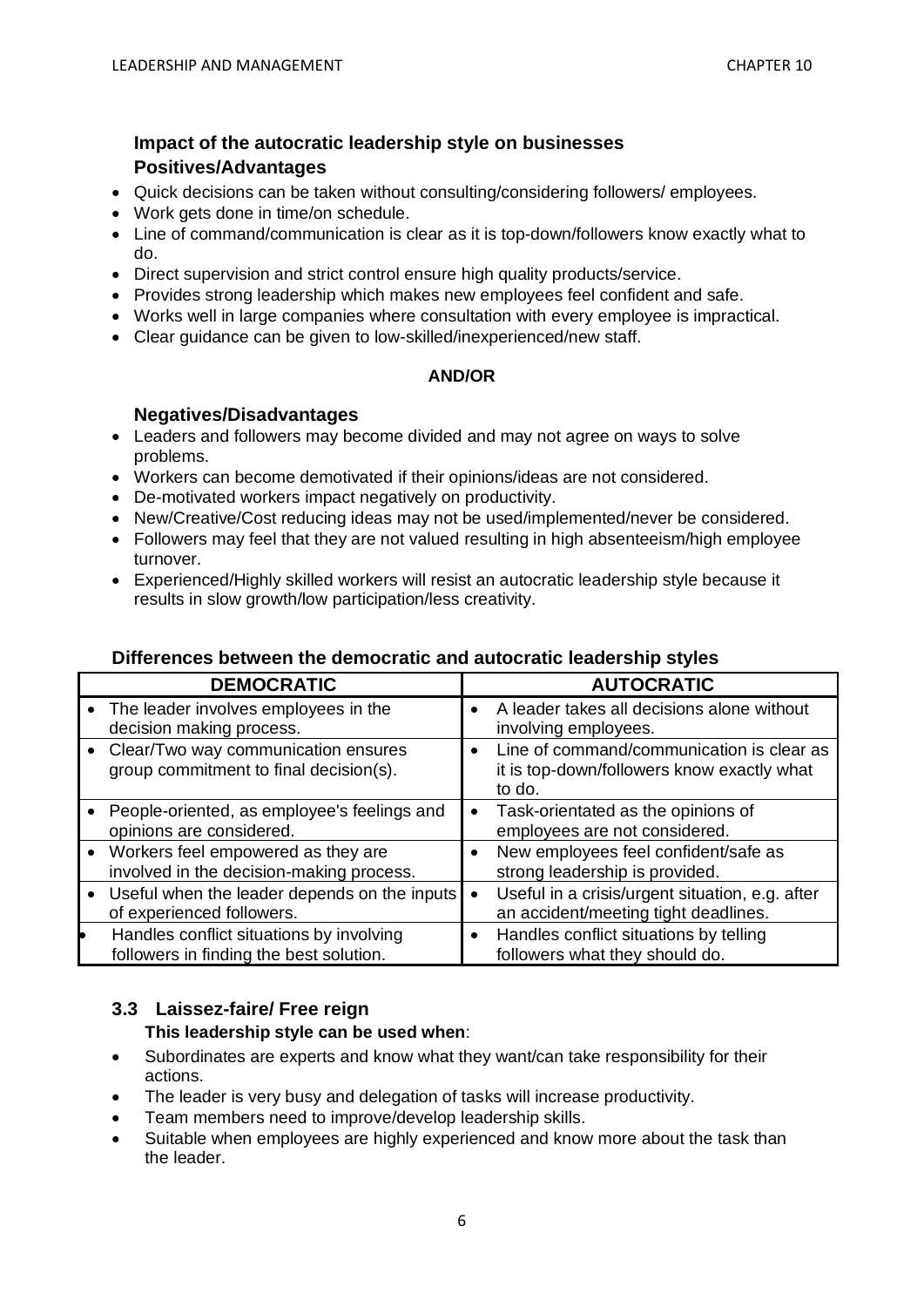## **Impact of the Laissez-Faire leadership style on businesses Positives/ Advantages**

- Workers/Followers are allowed to make decisions on their own work/ methods.
- Subordinates have maximum freedom and can work independently.
- Leader motivates workers by trusting them to do things themselves/on their own.
- Authority is delegated, which can be motivating/empowering to competent workers/increase productivity.
- Subordinates are experts and know what they want/can take responsibility for their actions.
- Suitable for coaching/mentoring to motivate employees to achieve more/better things.
- It can be empowering for competent followers as they are completely trusted to do their job.
- Individual team members may improve/develop leadership skills.

### **AND/OR**

## **Negatives/ Disadvantages**

- Lack of clear direction/leadership may be demotivating to employees.
- Employees can be held responsible for their own work which may lead to underperformance.
- Could lead to conflict when some team members act as leaders and dictate to other team members.
- Workers are expected to solve their own conflict situations.
- Productivity may be compromised with a lack of tight control over workers not meeting deadlines.
- Productivity might be low, if employees lack the necessary knowledge or skills.

## **3.4 Charismatic leadership style**

- **This leadership style can be used to:**
- Sell vision and achieve excellent results.
- Motivate employees as the leader is energetic/ inspiring.
- Inspire loyalty/hard work among employees.

### **Impact of charismatic leadership styles on businesses Positives/Advantages**

- Expert at selling vision and achieve excellent results.
- Employees are motivated as the leader is energetic/ inspiring.
- Inspires loyalty/hard work among employees.

### **AND/OR**

### **Negatives/Disadvantages**

- Leader believes more in him/her than the team.
- Projects can collapse if the leader leaves the team.
- Leaders are intolerant of challenges and regard themselves as irreplaceable.

## **3.5 Transactional leadership style**

## **This leadership style can be applied when**:

- When the business wants to maximise employee performance.
- When deadlines have to be met on short notice/under pressure.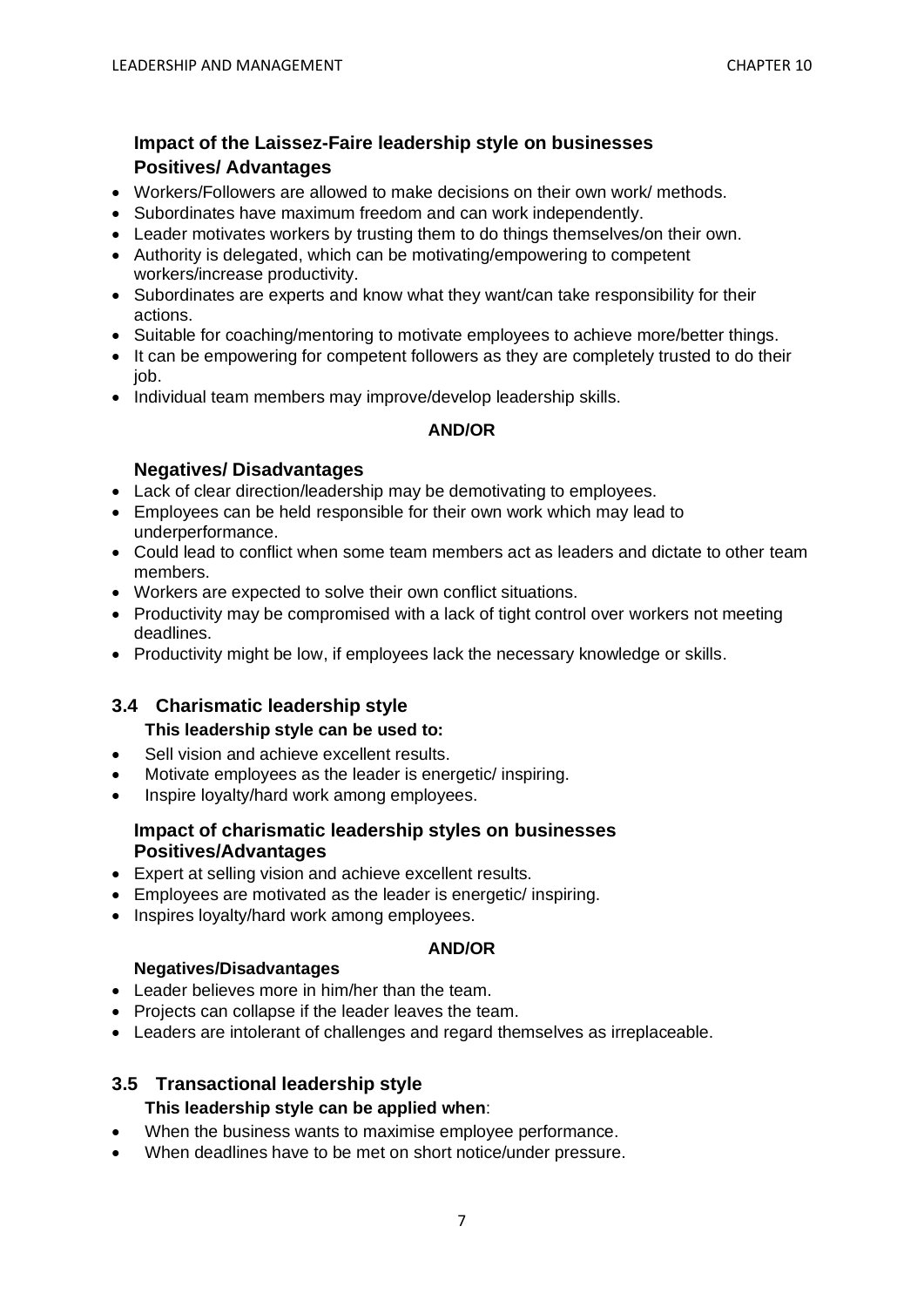- When workers have a low morale.
- When the strategies/business structures do not have to change.
- When productivity levels are very low/not according to targets.

### **Impact of the transactional leadership style on businesses Positives/Advantages**

- Encourages employees to work hard because they will receive rewards.
- Improves employees' productivity and morale.
- The goals and objectives of the business can be achieved as workers are motivated.
- Employees know what are expected of them.
- Disciplinary action procedures are well communicated.

#### **AND/OR**

#### **Negatives/Disadvantages**

- Employees may become bored/lose creativity as they have to follow rules/ procedures.
- A transactional leader will have to monitor the work performance of employees to ensure that expectations are met.
- Managing/controlling employees may be time-consuming.
- Some employees may be demoralised/ unmotivated if they fail to reach/meet targets despite having worked very hard.
- Not suitable for team work as all team members can be punished for poor performance caused by one team member. **NOTE: You must be able to identify the above mentioned leadership styles from given scenarios/case studies**

### **4 Leadership theories**

- Situational leadership
- Transformational leadership
- Leaders and followers
- Transitional leadership

### **4.1 Situational leadership theory**

- Different leadership characteristics are needed for different situations.
- The task/situation dictates the leadership style that should be applied, so leaders are adaptable/flexible/self-assured.
- Effective application of this theory may enable leaders to accomplish their goals.
- Relationships between leaders and employees are based on mutual trust/ respect/loyalty/integrity/honesty.
- Leaders have the ability to analyse the situation/get the most suitable people in the right positions to complete tasks successfully.
- Leaders analyse group members/objectives/time constraints, to adopt a suitable/relevant leadership style.
- May lead to conflict when leaders use different leadership styles/when managing employees in different situations.
- The success of this theory depends on the kind of relationship that exists between the leader and followers/subordinates/employees.